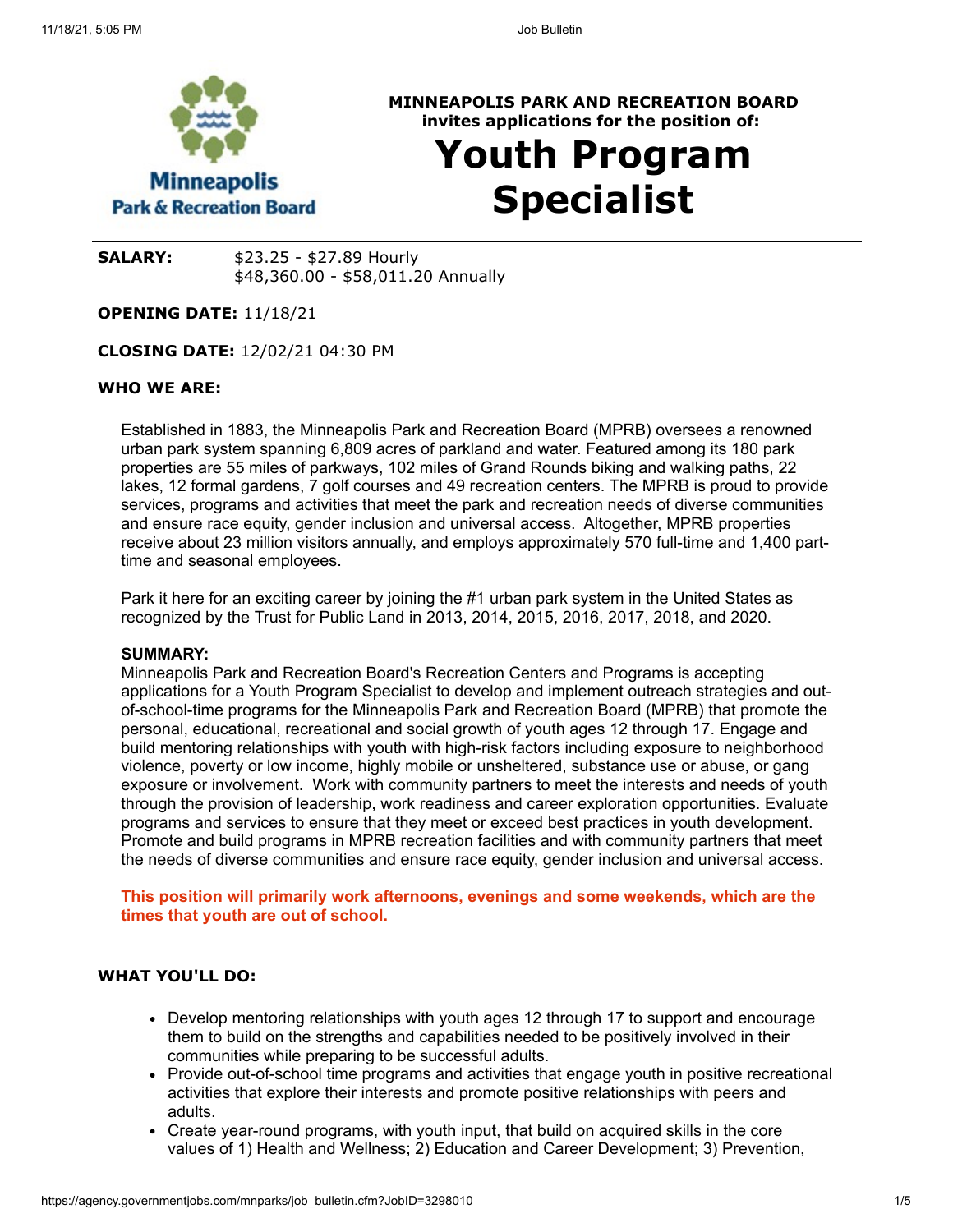Intervention and Safety; 4) Leadership Development; 5) Recreation Programs and Activities; and 6) Life Skills Learning.

- Identify and implement outreach strategies to connect with youth and youth work professionals at schools, libraries, faith-based institutions and other youth-serving agencies to increase youth involvement in positive recreational programs.
- Conduct evaluations of programs, collect data, assess results, prepare reports, and utilize the information to improve and enhance program and service offerings.
- Plan on work schedule as being primarily afternoons, evenings and some weekends, which are the times that youth are out of school.
- Assist MPRB in identifying and addressing the park and recreation needs of underserved and under-represented communities.
- Support Recreation Supervisor and facility needs when necessary.
- Manage grant funded initiatives and programs.
- Additional duties as assigned.

#### **WHAT TO BRING:**

#### **Need to Have:**

- High School Degree or equivalent.
- Experience programming for high risk youth between the ages 12 through 17: at least two (2) years equivalent to full-time work.
- Valid driver's license.

# **Nice to Have:**

- Two years of college credits from an accredited college.
- Knowledge and experience developing and facilitating programs.
- First Aid, CPR and AED certification within 3 months of hire.

#### **Skills Crucial to Success in This Role:**

- Demonstrate the ability to understand youth violence as a public health crisis
- Stay current on youth behavior, trends, culture and use of social media.
- Demonstrate continuous effort to improve operations, decrease turnaround times, streamline work processes, and work cooperatively and jointly to provide quality seamless customer service.
- Ability to provide both oral and written communication that is easily understood and direct in its content.
- Ability to define appropriate responses to rapidly emerging needs.
- Ability to negotiate and meet deadlines and prioritize issues, identifying which issues require immediate attention and taking effective and appropriate action based on that determination.
- Ability to negotiate effective and appropriate solutions to critical situations, difficult conflicts and/or sensitive policy issues.
- Outstanding customer service principles and practices and standards for a diverse customer base.

**FLSA Status:** Non-Exempt **Union Status:** AFCSME Local #3279

# **ADDITIONAL INFORMATION:**

**Job Information Session: A 30 minute Job Information Session will be held on Monday, November 29, 2021 at 1:00PM CST via conference call.** This is your opportunity to ask questions about the civil service application process. Interested parties are encouraged to call **(612) 474-1955 and enter 988 307 460# for the conference ID.**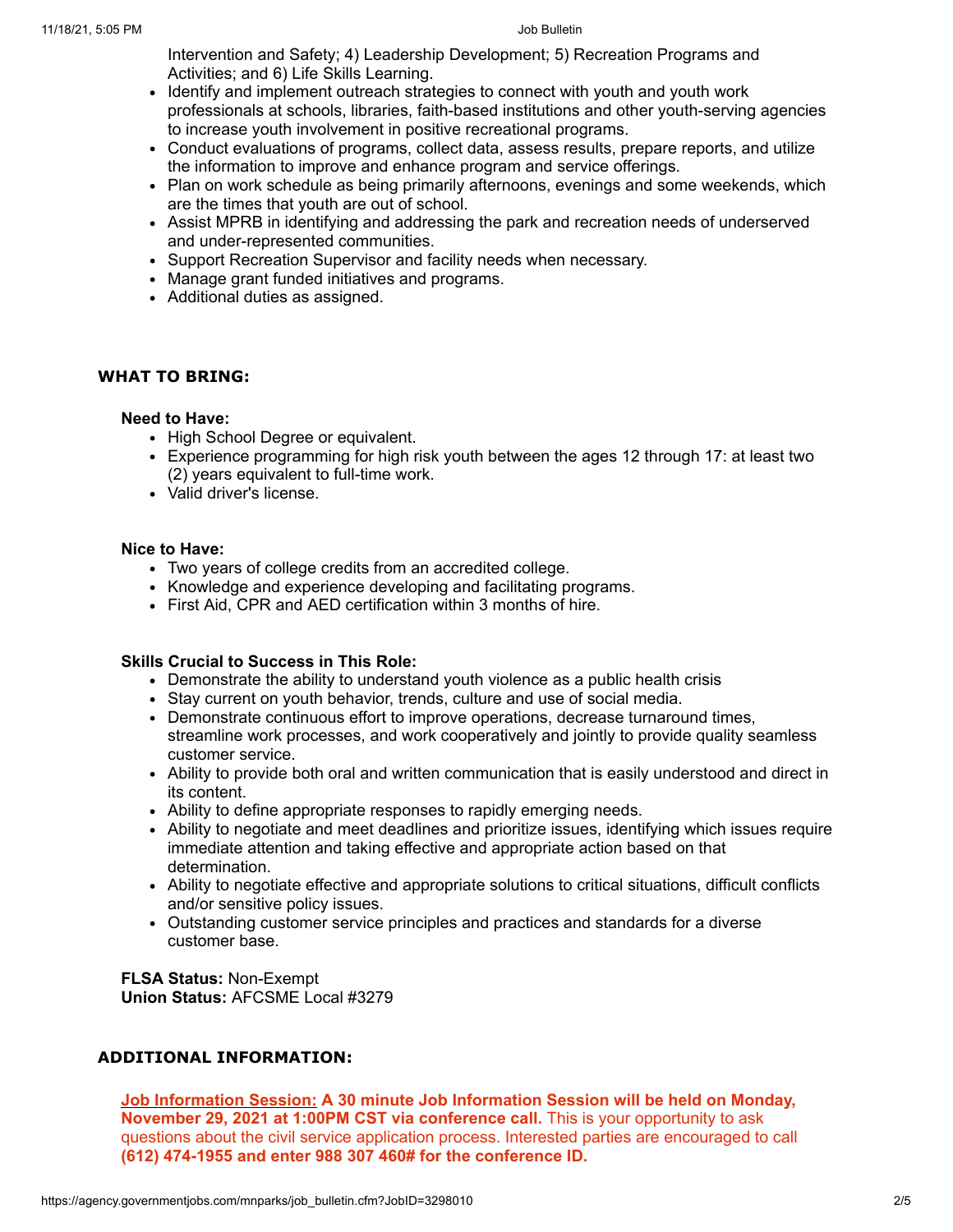To view a full list of qualifications and job description, click [Here.](https://www.governmentjobs.com/careers/mnparks/classspecs/1159159) To learn more about Veteran's Preference, click [Here.](https://www.minneapolisparks.org/jobs/veterans_preference/)

# **Selection Process:**

To apply for this full-time civil service position, applicants must complete an online application with supplemental questions at [www.minneapolisparks.org/jobs.](http://www.minneapolisparks.org/jobs) Late applications will be rejected.

# **What steps the selection process involves:**

- We review your minimum qualifications.
- We rate your training and experience based on application materials and supplemental questions (30%).
- We conduct a structured panel interview (oral exam) (70%).
- We calculate your civil service score based on the above components and place you on the eligible list if all testing components are passed (passing score for each component and as an overall score is 70.00 or above). Eligible list will expire in three (3) months.
- We refer the top finalists to the hiring manager for an interview.
- References, including verification of employment and work performance, may be considered.
- We conduct a background check. Upon receiving a conditional offer of employment, the applicant will be asked to sign an informed consent allowing the Minneapolis Park and Recreation Board to obtain their criminal history in connection with the positions sought. [View the MPRB Background Check Policy at https://www.minneapolisparks.org/wp](https://gcc02.safelinks.protection.outlook.com/?url=https%3A%2F%2Fwww.minneapolisparks.org%2Fwp-content%2Fuploads%2F2021%2F05%2FBackground-Check-Policy.pdf&data=04%7C01%7C%7Cf2ad0c4bdc484ea42e7208d910b17530%7C64978fab645c49ceb833754623612d22%7C0%7C0%7C637559176616344615%7CUnknown%7CTWFpbGZsb3d8eyJWIjoiMC4wLjAwMDAiLCJQIjoiV2luMzIiLCJBTiI6Ik1haWwiLCJXVCI6Mn0%3D%7C1000&sdata=O4Pa1eIIiAw4Th%2BM9QnqyC9q5nhQC9COgaJ4FdWDPv8%3D&reserved=0)content/uploads/2021/05/Background-Check-Policy.pdf

Please note that HR reserves the right to limit the number of people invited to successive testing events.

> *The MPRB is a tobacco-free workplace and park system. The MPRB is an Equal Opportunity Employer.*

APPLICATIONS MAY BE FILED ONLINE AT: [http://www.minneapolisparks.org](http://www.minneapolisparks.org/)

Position #REQ00603 YOUTH PROGRAM SPECIALIST NA

2117 West River Rd N Minneapolis, MN 55411

[hr@minneapolisparks.org](mailto:hr@minneapolisparks.org)

# **Youth Program Specialist Supplemental Questionnaire**

\* 1. Following are a series of supplemental questions to assess your job-related experience and qualifications. The information on the application and your responses to the following supplemental questions will be used in a competitive evaluation of qualifications and will be used to determine your civil service score and placement on the eligible list. Therefore, all applicants are encouraged to be complete and thorough in their answers. The employment history and education detailed in your general online application must validate/support your responses to the supplemental questions. **If your responses cannot be validated, you will not proceed to the next step of the selection process. A resume may be submitted, but it will not substitute for the general online application or supplemental questions; responses such as "see resume," "see application," or a separate attachment with responses to supplemental questions will not be considered**.

 $\Box$  I acknowledge that I have read and understand the above information and instructions.

2. Please indicate the highest level of education achieved.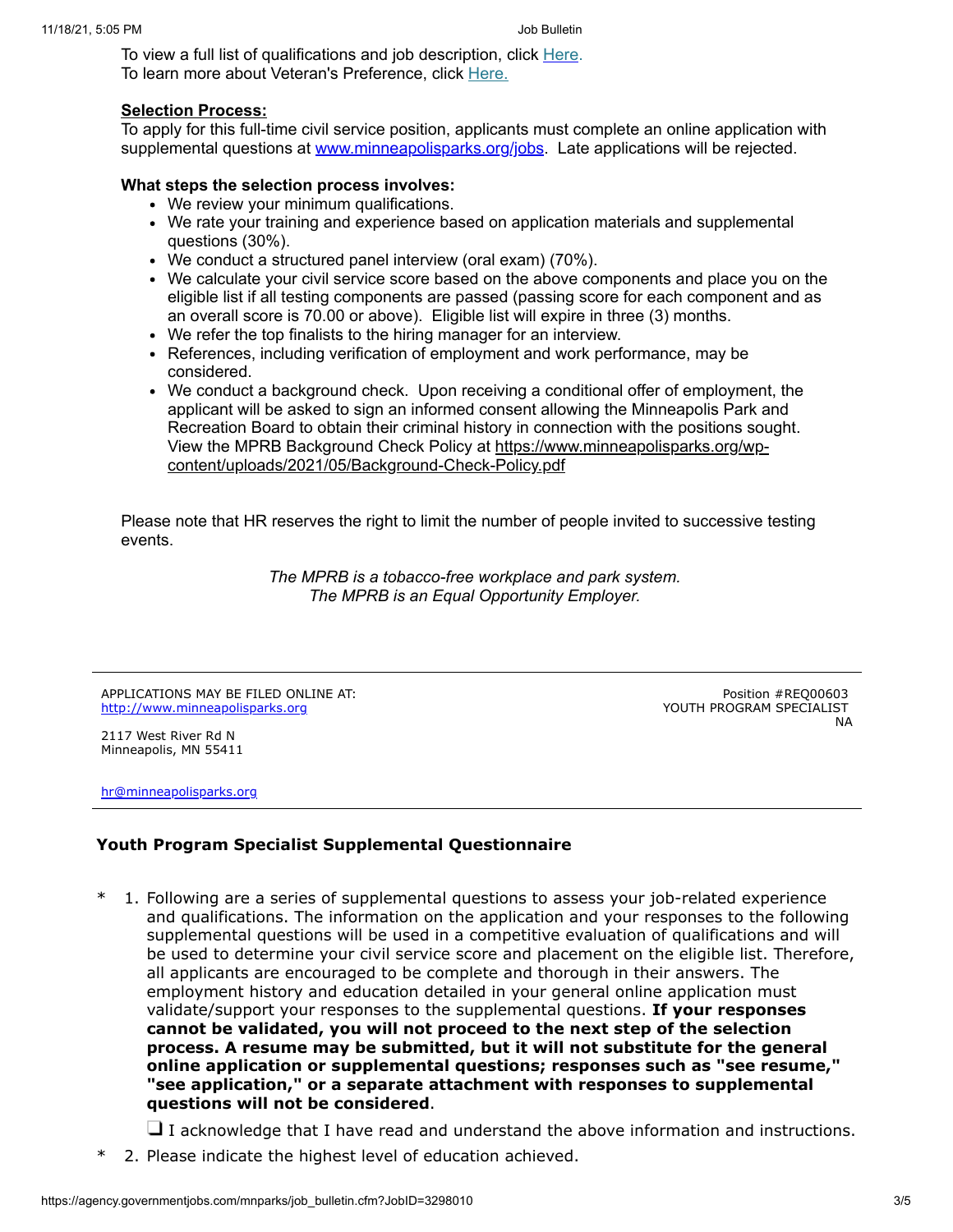- $\Box$  High School Diploma or equivalent
- Associate's degree
- $\Box$  Bachelor's degree
- Master's or Post-Graduate degree
- $\Box$  I do not have a degree
- \* 3. Do you have at least two (2) years equivalent to full-time work **programming** with atrisk youth between ages 12 through 17? NOTE: If you have worked part-time, you should adjust the experience you are reporting accordingly. For instance, if you worked 20 hours per week, twelve months would equal six months of full-time equivalent work experience.

**D** Yes

 $\square$  No

- \* 4. Tell us about your experience listed in question #3, including organization(s) where you gained the experience, title, and a description of your role/responsibilities. If you do not have this experience, enter N/A.
- \* 5. Do you possess a valid driver's license?
	- □ Yes  $\Box$  No
- \* 6. This position requires First Aid, CPR and AED certification within three (3) months of hire. Do you currently possess a First Aid, CPR and AED certification?
	- **D** Yes
	- $\Box$  No
- \* 7. Which of the following languages do you speak fluently? **Check all that apply**. If you do not speak a language other than English, then select "None." **You may have to demonstrate this skill at time of interview**.
	- **J** Hmong
	- $\Box$  Somali
	- $\Box$  Spanish
	- American Sign Language (ASL)
	- $\Box$  Other
	- □ None
- \* 8. Do you have at least three (3) years full-time experience developing and implementing outreach strategies that engaged culturally diverse inner-city teens in a large metropolitan city in positive leadership, skill building, and recreational activities and programs? If "YES", please specify the name of the organization(s) where you gained the experience, title, and a description of your role/responsibilities. If you do not have this experience, enter N/A.
- \* 9. During the past three (3) years, how have you worked with community partners to address an identified youth interest or need? **Check all that apply**.

 $\Box$  Organized and facilitated youth programs and community meetings with youth-serving agencies

 $\Box$  Contacted community youth-serving agencies and other departments to collaborate, assess and discuss sharing resources, and develop programs

 $\Box$  Developed a youth council or youth group and trained them in community organizing and advocacy for social change

 $\Box$  Engaged youth, adults and community stakeholders in a coordinated effort to develop out-of-school programs to meet the needs and/or interests of youth

 $\Box$  I do not have this experience

\* 10. If you indicated you possess experience in question #9, please specify the name of the organization(s) where you gained the experience, title, and a description of your role/responsibilities.